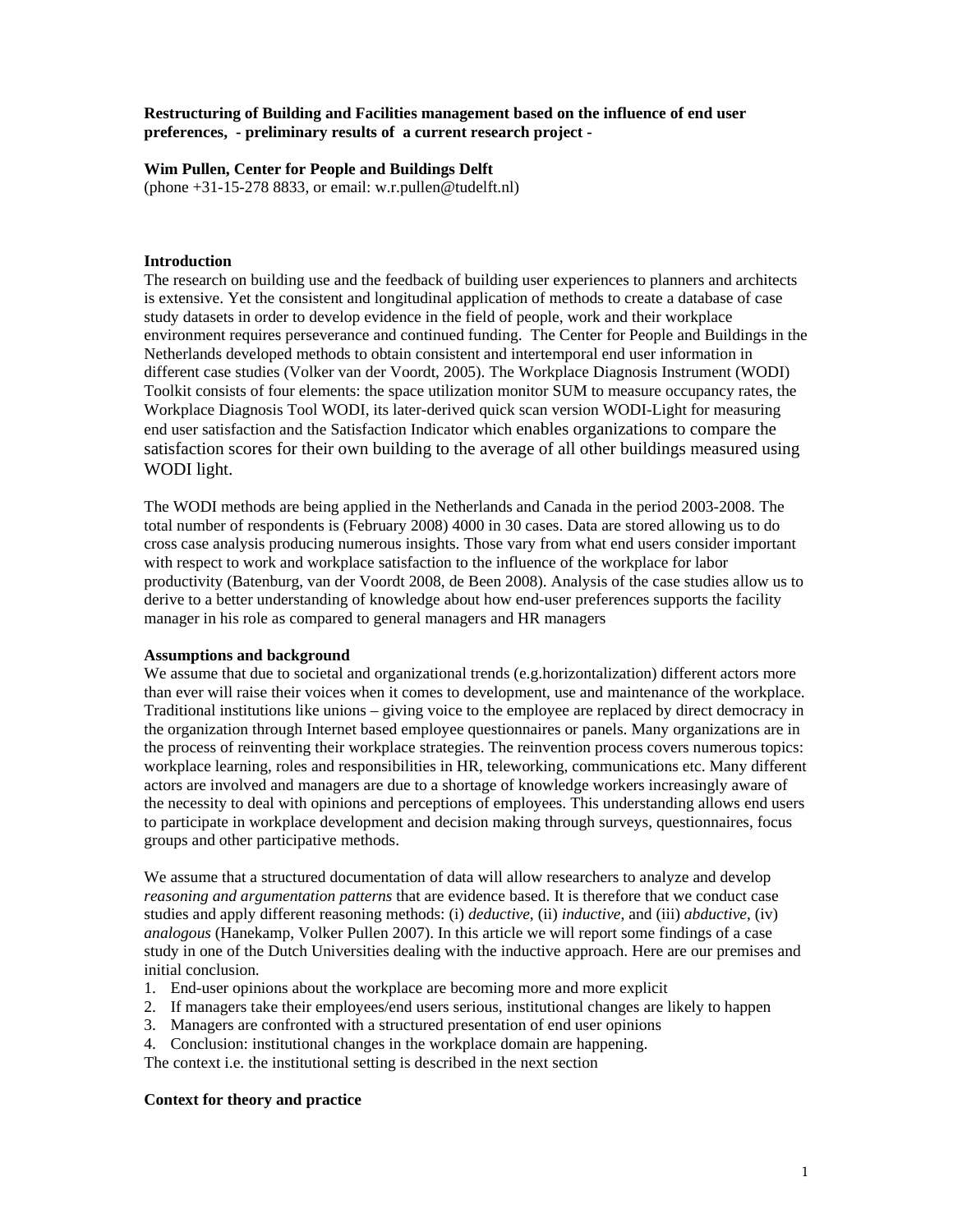In the Center for People and Buildings we frame research questions in the domain of people, work and their workplace environment in two different ways (1) according to the interests of actors and (2) according to a theoretical approach framing theories or developing research tools and methods.

In the present case study of a University department we started the work assuming that there are four stakeholders: the university board, the concern controller, the end user department and the corporate real estate department. Assumed interests, information needs and key decisions of the actors are listed in table 1.

| <b>ACTOR</b>           | <b>INTEREST</b>         | <b>INFORMATION-needs</b>      | <b>DECISIONS</b>     |
|------------------------|-------------------------|-------------------------------|----------------------|
| University Board       | Public Image of the     | Attraction of high            | How to play the role |
|                        | university              | performing researchers;       | of the best employer |
|                        |                         | attracting of students        |                      |
| Concern control        | Optimal allocation of   | Financial performance of real | Make or Buy?         |
|                        | budgets;                | estate:                       |                      |
|                        | Accountability          | Market value of property      |                      |
| End user               | Functional, safe and    | Ho to do our work the best    | Where to work: at    |
| /Department:           | healthy workplace       | we can. How to use the        | home, in the office? |
| Employees,             | environment             | workplace -environment?       |                      |
| students               |                         |                               |                      |
| <b>CRE</b> departement | Efficient and           | How do buildings perform:     | How to provide       |
|                        | Effective Real estate   | technical, functional and     | workplaces for       |
|                        | portfolio which         | economical?                   | changing             |
|                        | serves the interests of |                               | organizations        |
|                        | all stakeholders        |                               |                      |

Table 1 Actors, interests, information needs and key decisions

The demand for research was framed by the maintenance manager within the CRE department: "How does knowledge of end user appreciation of the building influence the maintenance strategy?"

# **The research project: questions and method**

The maintenance manager approached the managing director of a University department. The latter acted as the representative of the end user department and showed a keen interest in the project because from his point of view the outcome of the research could be of use in his negotiations with the CRE department and subsequently with the University Board. The reason was that a user satisfaction survey of the work environment had never taken place. The CRE department could not imagine what the outcomes should be and how these would affect the CRE strategy and the maintenance strategy in particular. An explorative research design was set up consisting of several steps.

The actual maintenance strategy was based on condition measurements and definition of priority measures according to the budgets available. It was as Vijverberg describes "A maintenance action plan is drawn up on the basis of inspection results. The starting point for this plan is often simply the technical need for maintenance, the assumption being made that the building will continue to be used for a great many years".

We found that this assumption proves to be false in the light of the CRE strategy of this university. There will be a planned change realizing a new campus in the year 2020. In the light of this long range plan some questions were important to answer: (1) given the changes of the new campus is it a logical assumption that this department keeps using this building, if yes how many years? And (2) what maintenance measures should be taken with respect to end user satisfaction and both technical an economical value?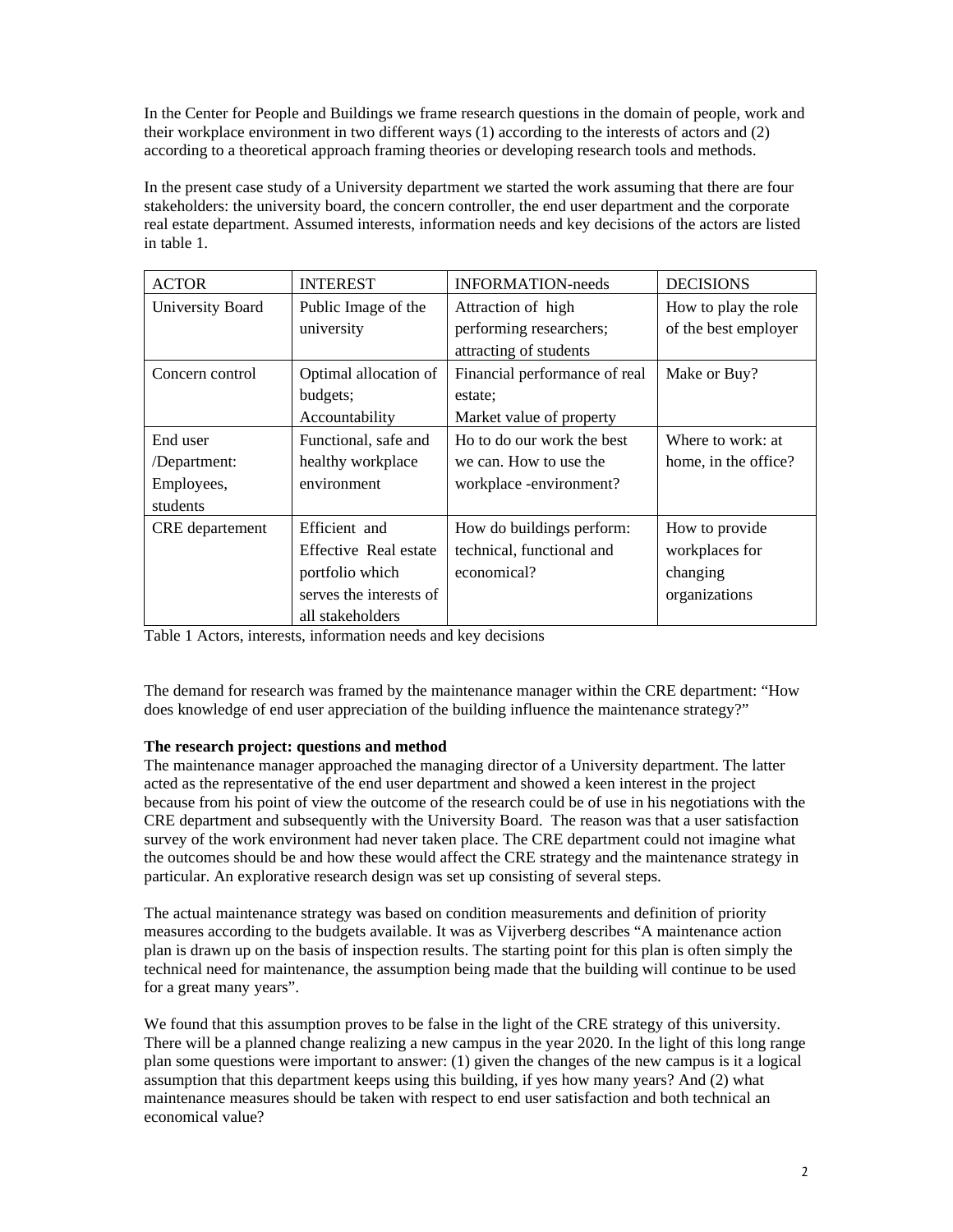The starting point of data collection is the WODI toolkit that consisting of (1) a user satisfaction survey, (2) measurement of occupancy rates, (3) and a student satisfaction survey.

To collect end user opinions we used the WODI light, an internet based questionnaire. Data of the case study are compared to outcomes of other case studies on the basis of average values for user satisfaction and user dissatisfaction for 19 variables varying from satisfaction with work, organization as well as variables linked to workplace features and supporting facilities.

For measuring occupancy rates we use the CfPB tool Space Utilization Monitor (SUM) including structured walkthrough each hour on 7 working days from 8.30 AM to 4.30 PM. A specific student's questionnaire was developed to obtain data on the use, preferences and satisfaction of students of their building.

A theoretical framework was developed trying to link maintenance data to end user satisfaction outcomes opening the debate on questions like the following:

- "What will be the effect on employee's concentration when a run out VAC system stops making noise?
- Will more employees return to the office under these new 'silent' circumstances to meet peers and students?
- Will improved energy performance of building installations cause more users to be satisfied with then building?
- Will high quality condition scores of building parts improve user satisfaction?"

One of the hypotheses was that there is a relationship between condition scores and user satisfaction rating. Three possibilities are given in figure 1. Maintenance measures are interventions with different possible outcomes.



figure 1: Hypothetical relationship between condition scores and user satisfaction

At least they intend to improve the technical condition expressed in a higher condition score. They also create an effect on user satisfaction:

- Improved condition: no effect on user satisfaction
- Improved condition: equal improvement in user satisfaction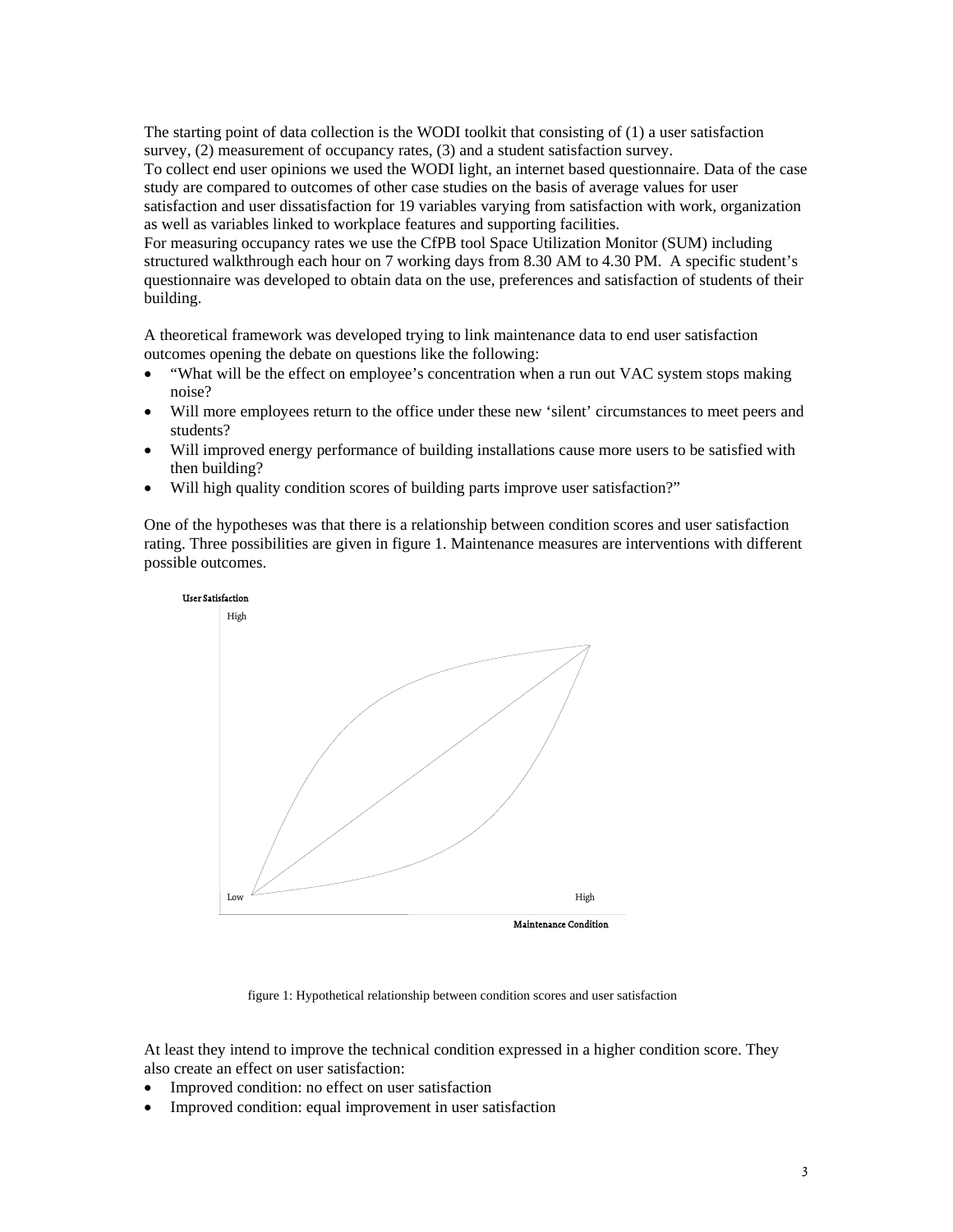• Improved condition: lower user satisfaction

The starting point however was the actual situation of the building and the perceptions of end users expressed in satisfaction ratings. Here we present some of the outcomes

# **Data and outcomes**

#### *Space measurement*

The average occupancy rate of workplace never exceeded 31%, meaning that on average of the day 69% of the workplaces were unoccupied. Other places like meeting rooms, library had an average occupancy of 42%. Some results are given in figures 2 and 3.



#### Average and maximum occupancy

Figure 2 Occupancy rates of workplaces





Figure 3 Occupancy rates of others spaces

*Employee satisfaction measurement*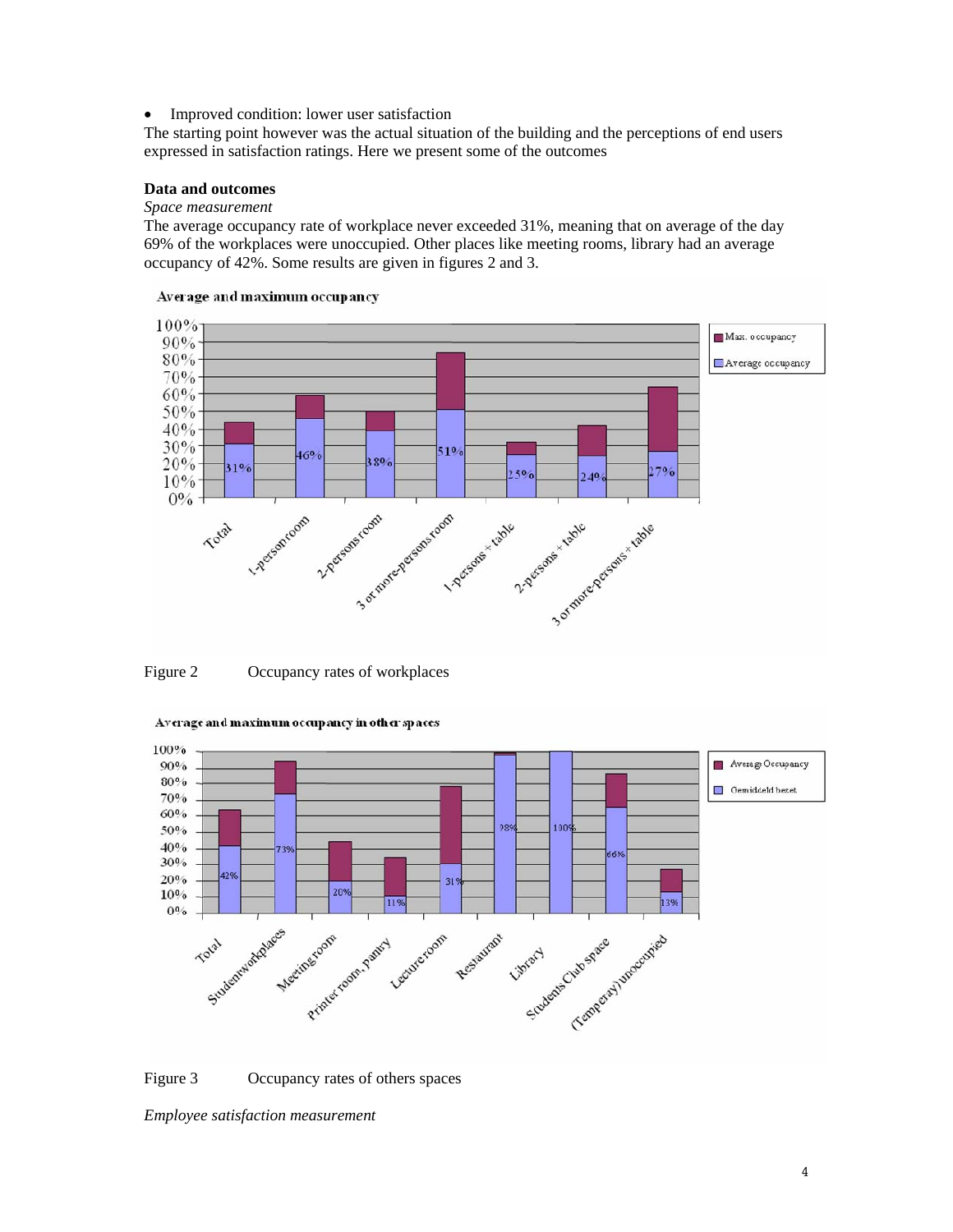The WODI measurement showed that people are very satisfied with their work (85%), the IT infrastructure and support (95%) and opportunities for communication with peers and students (80%). Yet there is low satisfaction on Indoor Climate (13%), Architecture and image of the building (20%) and quality of the interior design (32%). Dissatisfaction rates were consistent with the low satisfaction rates.

Functionality of the workplace indoor climate and possibilities to concentrated work were rated as the most important aspects of the building. Architecture and filing infrastructure were the least important. Creating two graphs (1) importance vs. satisfaction and (2) importance vs. dissatisfaction acted as eyeopeners for the discussion with the stakeholders (figures 4, 5 and 6).



Figure 4 Employee satisfaction in percentages, n=100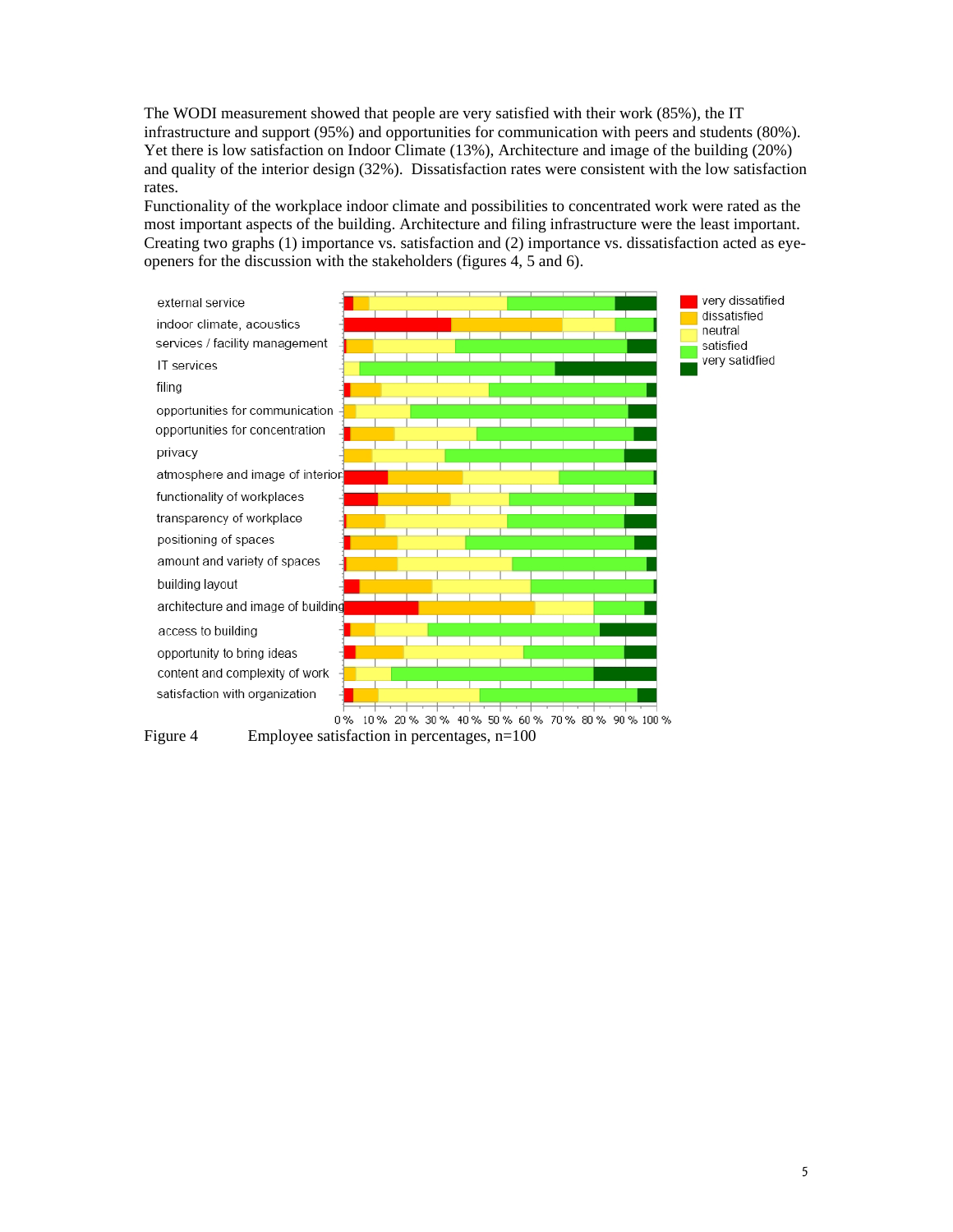

Figure 5 Importance of different variables of workplace



Figure 6 Importance vs satisfaction (partly in Dutch)

# *Student satisfaction measurement*

Student rated their separate spaces between 6,4 and 7,1 (on a 1-10 scale, 1 is low 10 is high). Yet their overall judgment on the building as a whole was 5,9.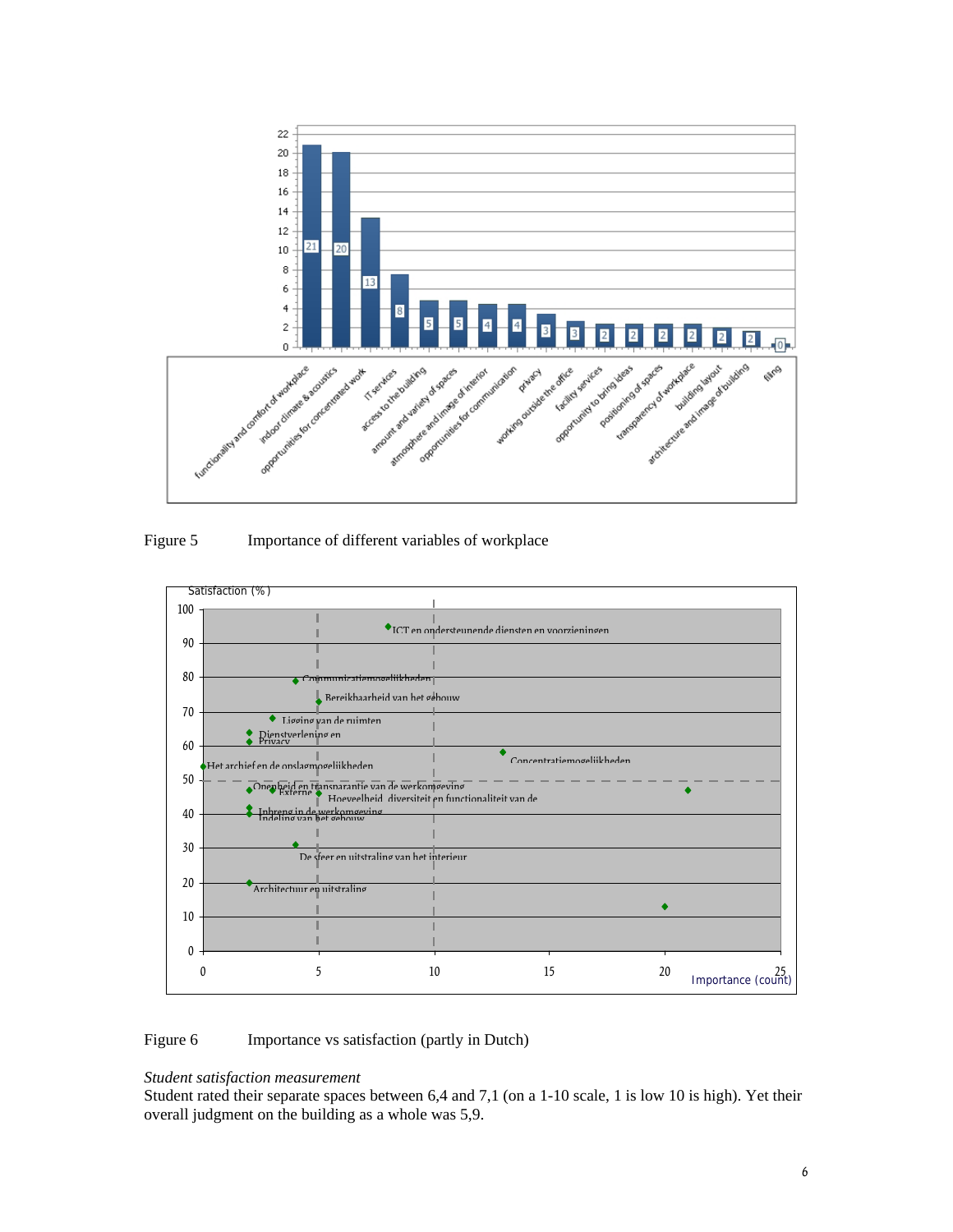# **Discussion of outcomes**

# *Facts and figures understood*

Facts and figures were presented by the researchers in an interactive workshop with stakeholders: CRE department and the managing director of the department. The following the questions were asked: (1) What did we find, (2) what does it mean, (3) do we understand and (4) can we explain the outcomes? All stakeholders recognized the results:

- Low occupancy rates are explained through an active HR policy allowing faculty to work at home. Faculty came in to teach classes, to meet with students. Formal staff meetings turned out to be unpopular (low rates of meeting rooms).
- High satisfaction rates with work were explained through highly motivated staff having autonomy to create their own outcomes and work arrangements.
- High IT satisfaction was explained as the result of one of the policy to attract staff, not because of the great building but because of the great IT infrastructure and support.
- Low satisfaction on climate and architecture are explained by the building type. The building consists of semi permanent housing, of over 40 years old. Although the environment is very green the interior looks desolate and is depressing.

## *In search for meaning*

During the workshop a couple of interesting things happened.

The question turned up what to do about the outcomes. The managing director of the department, accountable to the University Board for efficient occupation of the building, raised the question whether the low occupancy in his building was representative for all university departments. His fear was that once the university controller became aware of the occupancy figures, a cost cutting target (space reduction) was given to him. This would force him to go back to his faculty and staff telling that a new workplace strategy should be put in place. That was not a good moment while the department was undergoing a major restructuring. He also noticed that satisfaction rates with the building would not go up when the technical condition of the indoor climate system was raised: employees would never give working from home, and an investment in the climate installations would be qualified as a poor and expensive investment in a rundown building.

The CRE department agreed that the measurement of other buildings would be necessary to make a more consistent proposal to the University board with respect to space usage. Measurements will take place in three other buildings in spring of 2008. When it came to prioritize maintenance measures the matrices (1) importance vs. satisfaction and (2) importance vs. dissatisfaction helped quite a lot. No major climate works were carried out, just some works to keep installations going.

#### **Final remarks**

All participants found that the measurements helped in creating a meaningful debate and to rethink roles in the CRE arena. The CRE department understood the end user, was able to make a good maintenance plan and develops a roadmap for reviewing is University CRE strategy on the basis of the measurements that will be carried out. In the Dutch interuniversity CRE platform this university is in the forefront of creating an integrated approach. The managing director was helped in framing his tasks and timing: how to develop demand for workplaces form a true HR an educational perspective.